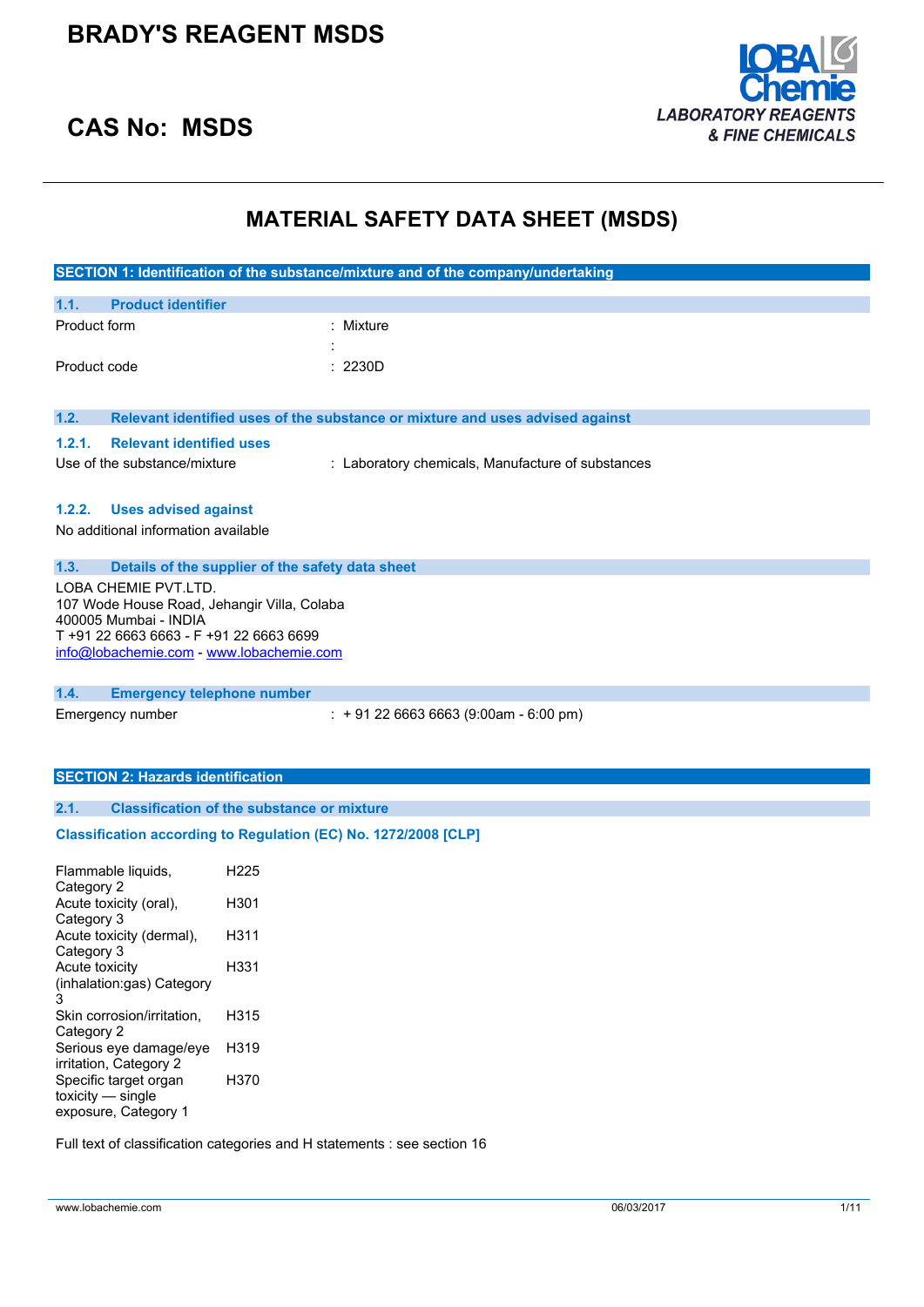Safety Data Sheet

### **Adverse physicochemical, human health and environmental effects**

No additional information available

| 2.2.<br><b>Label elements</b>                              |                                                                                                                                                                                                                                                                                                                                                                                                                                                                                                                             |  |
|------------------------------------------------------------|-----------------------------------------------------------------------------------------------------------------------------------------------------------------------------------------------------------------------------------------------------------------------------------------------------------------------------------------------------------------------------------------------------------------------------------------------------------------------------------------------------------------------------|--|
| Labelling according to Regulation (EC) No. 1272/2008 [CLP] |                                                                                                                                                                                                                                                                                                                                                                                                                                                                                                                             |  |
| Hazard pictograms (CLP)                                    |                                                                                                                                                                                                                                                                                                                                                                                                                                                                                                                             |  |
|                                                            | GHS02<br>GHS06<br>GHS08                                                                                                                                                                                                                                                                                                                                                                                                                                                                                                     |  |
| Signal word (CLP)                                          | : Danger                                                                                                                                                                                                                                                                                                                                                                                                                                                                                                                    |  |
| Hazard statements (CLP)                                    | : H225 - Highly flammable liquid and vapour<br>H301+H311+H331 - Toxic if swallowed, in contact with skin or if inhaled<br>H315 - Causes skin irritation<br>H319 - Causes serious eye irritation<br>H370 - Causes damage to organs                                                                                                                                                                                                                                                                                           |  |
| Precautionary statements (CLP)                             | : P210 - Keep away from heat, hot surfaces, sparks, open flames and other ignition<br>sources. No smoking<br>P260 - Do not breathe dust/fume/gas/mist/vapours/spray<br>P280 - Wear protective gloves/protective clothing/eye protection/face protection<br>P301+P310 - IF SWALLOWED: Immediately call a POISON CENTER/doctor/<br>P305+P351+P338 - IF IN EYES: Rinse cautiously with water for several minutes.<br>Remove contact lenses, if present and easy to do. Continue rinsing<br>P311 - Call a POISON CENTER/doctor/ |  |

### **2.3. Other hazards**

No additional information available

| <b>SECTION 3: Composition/information on ingredients</b> |                  |  |  |
|----------------------------------------------------------|------------------|--|--|
|                                                          |                  |  |  |
| 3.1.                                                     | <b>Substance</b> |  |  |
| Not applicable                                           |                  |  |  |

#### **3.2. Mixture**

| <b>Name</b>                     | <b>Product identifier</b>                                           | $\frac{0}{0}$ | <b>Classification according</b><br>to Regulation (EC) No.<br>1272/2008 [CLP]                                                               |
|---------------------------------|---------------------------------------------------------------------|---------------|--------------------------------------------------------------------------------------------------------------------------------------------|
| <b>METHANOL EXTRA PURE</b>      | (CAS No) 67-56-1<br>(EC no) 200-659-6<br>(EC index no) 603-001-00-X | 70 - 75       | Flam. Lig. 2, H225<br>Acute Tox. 3 (Dermal),<br>H311<br>Acute Tox. 3 (Inhalation).<br>H331<br>Acute Tox. 3 (Oral), H301<br>STOT SE 1, H370 |
| 2.4-DINITROPHENYL HYDRAZINE 98% | (CAS No) 119-26-6                                                   | $5 - 10$      | Acute Tox. 4 (Oral), H302                                                                                                                  |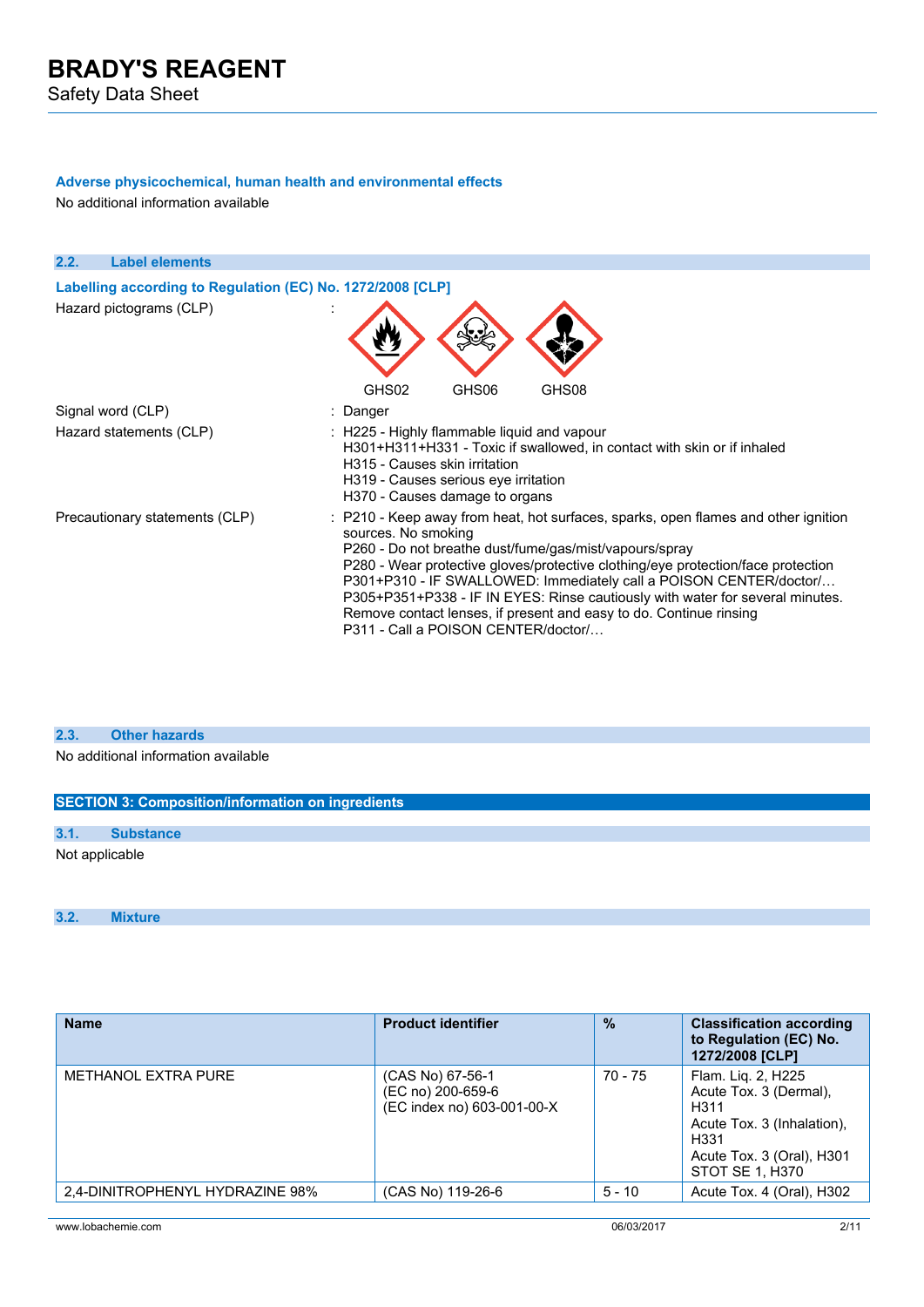Safety Data Sheet

| SULPHURIC ACID 98% EXTRA PURE | (CAS No) 7664-93-9<br>(EC no) 231-639-5<br>(EC index no) 016-020-00-8 | $5 - 8$ | Skin Corr. 1A, H314 |
|-------------------------------|-----------------------------------------------------------------------|---------|---------------------|
|-------------------------------|-----------------------------------------------------------------------|---------|---------------------|

Full text of H-phrases: see section 16

| <b>SECTION 4: First aid measures</b>                                |                                                                                                                                                       |
|---------------------------------------------------------------------|-------------------------------------------------------------------------------------------------------------------------------------------------------|
|                                                                     |                                                                                                                                                       |
| 4.1.<br><b>Description of first aid measures</b>                    |                                                                                                                                                       |
| First-aid measures after inhalation                                 | : Assure fresh air breathing. If breathing is difficult, remove victim to fresh air and keep<br>at rest in a position comfortable for breathing.      |
| First-aid measures after skin contact                               | Wash skin with plenty of water. Remove/Take off immediately all contaminated<br>clothing. Get immediate medical advice/attention.                     |
| First-aid measures after eye contact                                | Rinse cautiously with water for several minutes. Remove contact lenses, if present<br>and easy to do. Continue rinsing. Get medical advice/attention. |
| First-aid measures after ingestion                                  | Rinse mouth. Do not induce vomiting. Get medical advice/attention.                                                                                    |
| 4.2.<br>Most important symptoms and effects, both acute and delayed |                                                                                                                                                       |
| Symptoms/injuries                                                   | : Causes damage to organs.                                                                                                                            |
| Symptoms/injuries after inhalation                                  | : Toxic if inhaled.                                                                                                                                   |
| Symptoms/injuries after skin contact                                | : Toxic in contact with skin. Causes skin irritation.                                                                                                 |
| Symptoms/injuries after eye contact                                 | Causes serious eye irritation.                                                                                                                        |
| Symptoms/injuries after ingestion                                   | : Toxic if swallowed.                                                                                                                                 |
|                                                                     |                                                                                                                                                       |
| 4.3.                                                                | Indication of any immediate medical attention and special treatment needed                                                                            |
| Treat symptomatically.                                              |                                                                                                                                                       |
| <b>SECTION 5: Firefighting measures</b>                             |                                                                                                                                                       |
|                                                                     |                                                                                                                                                       |
| 5.1.<br><b>Extinguishing media</b>                                  |                                                                                                                                                       |
| Suitable extinguishing media                                        | : Carbon dioxide. Dry powder. Foam. Water spray.                                                                                                      |
| Unsuitable extinguishing media                                      | : Do not use extinguishing media containing water.                                                                                                    |
|                                                                     |                                                                                                                                                       |
| 5.2.<br>Special hazards arising from the substance or mixture       |                                                                                                                                                       |
| Fire hazard                                                         | : Highly flammable liquid and vapour.                                                                                                                 |
| <b>Explosion hazard</b>                                             | : May form flammable/explosive vapour-air mixture.                                                                                                    |
| 5.3.<br><b>Advice for firefighters</b>                              |                                                                                                                                                       |
|                                                                     |                                                                                                                                                       |
| Protection during firefighting                                      | : Do not attempt to take action without suitable protective equipment.                                                                                |
| <b>SECTION 6: Accidental release measures</b>                       |                                                                                                                                                       |
| 6.1.                                                                | Personal precautions, protective equipment and emergency procedures                                                                                   |
| General measures                                                    | : Remove ignition sources. Use special care to avoid static electric charges. No naked<br>lights. No smoking.                                         |
| 6.1.1.<br>For non-emergency personnel                               |                                                                                                                                                       |
| Emergency procedures                                                | : Evacuate unnecessary personnel.                                                                                                                     |
| For emergency responders<br>6.1.2.                                  |                                                                                                                                                       |
| Protective equipment                                                | : Use personal protective equipment as required.                                                                                                      |
| Emergency procedures                                                | : Ventilate area.                                                                                                                                     |
|                                                                     |                                                                                                                                                       |
| 6.2.<br><b>Environmental precautions</b>                            |                                                                                                                                                       |

Avoid release to the environment.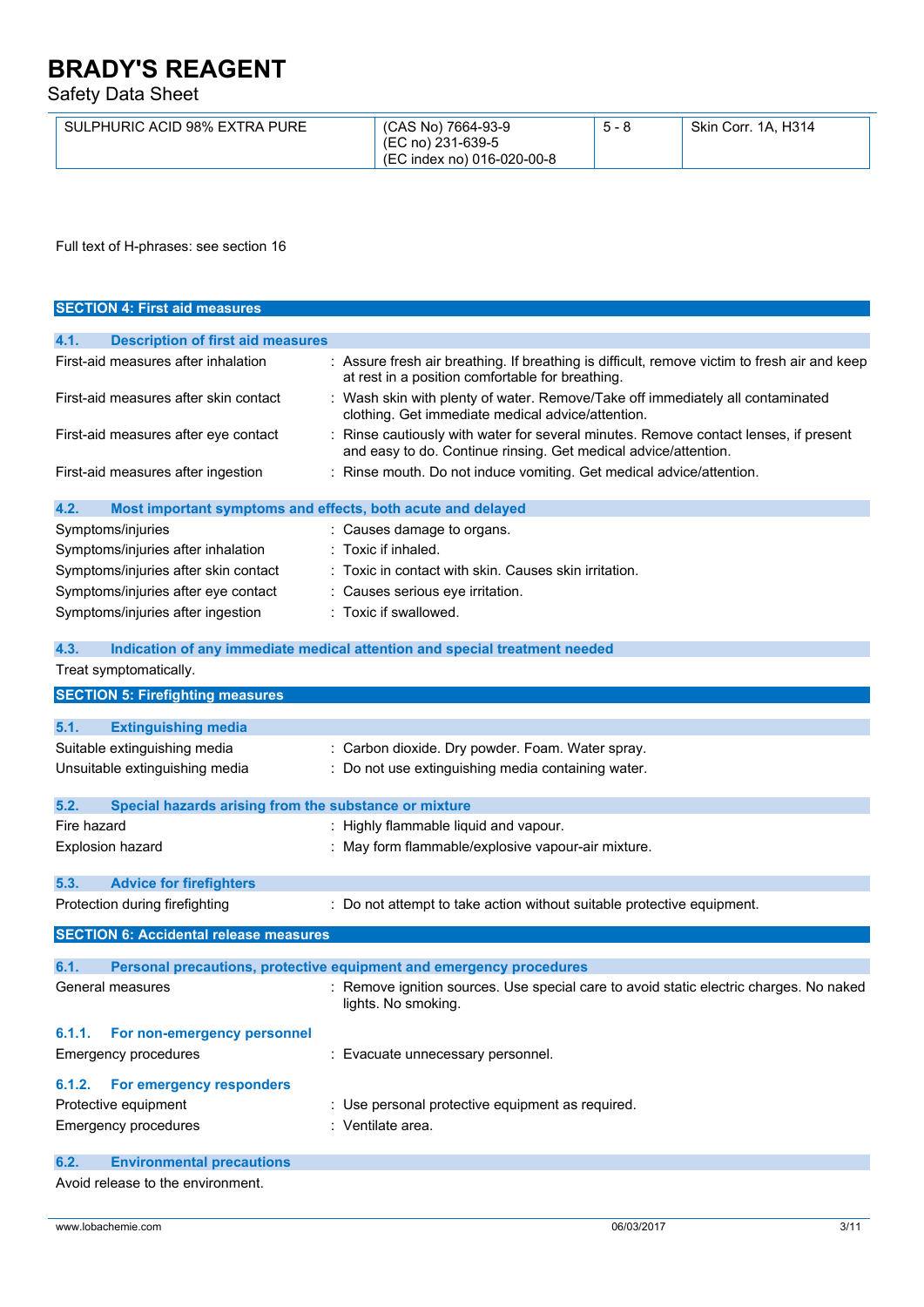Safety Data Sheet

| 6.3.<br>Methods and material for containment and cleaning up         |                                                                                                                                                                                                  |  |  |
|----------------------------------------------------------------------|--------------------------------------------------------------------------------------------------------------------------------------------------------------------------------------------------|--|--|
| Methods for cleaning up                                              | : On land, sweep or shovel into suitable containers.                                                                                                                                             |  |  |
| <b>Reference to other sections</b><br>6.4.                           |                                                                                                                                                                                                  |  |  |
| No additional information available                                  |                                                                                                                                                                                                  |  |  |
| <b>SECTION 7: Handling and storage</b>                               |                                                                                                                                                                                                  |  |  |
| 7.1.<br><b>Precautions for safe handling</b>                         |                                                                                                                                                                                                  |  |  |
| Additional hazards when processed                                    | : Handle empty containers with care because residual vapours are flammable.                                                                                                                      |  |  |
| Precautions for safe handling                                        | : No naked lights. No smoking. Use only non-sparking tools. Do not breathe vapours.                                                                                                              |  |  |
| Hygiene measures                                                     | Do not eat, drink or smoke when using this product. Wash hands and other exposed<br>areas with mild soap and water before eating, drinking or smoking and when leaving<br>work.                  |  |  |
| 7.2.<br>Conditions for safe storage, including any incompatibilities |                                                                                                                                                                                                  |  |  |
| Technical measures                                                   | Proper grounding procedures to avoid static electricity should be followed.<br>Ground/bond container and receiving equipment. Use explosion-proof<br>electrical/ventilating/lighting/ equipment. |  |  |
| Storage conditions                                                   | Keep in fireproof place. Keep container tightly closed.                                                                                                                                          |  |  |
| Incompatible materials                                               | : Heat sources.                                                                                                                                                                                  |  |  |
| <b>Specific end use(s)</b><br>7.3.                                   |                                                                                                                                                                                                  |  |  |
| No additional information available                                  |                                                                                                                                                                                                  |  |  |
| <b>SECTION 8: Exposure controls/personal protection</b>              |                                                                                                                                                                                                  |  |  |
| 8.1.<br><b>Control parameters</b>                                    |                                                                                                                                                                                                  |  |  |

No additional information available

| 8.2.<br><b>Exposure controls</b>                              |                                     |
|---------------------------------------------------------------|-------------------------------------|
| Hand protection                                               | : Protective gloves                 |
| Eye protection                                                | : Chemical goggles or face shield   |
| Skin and body protection                                      | : Wear suitable protective clothing |
| Respiratory protection                                        | : Wear respiratory protection       |
| <b>SECTION 9: Physical and chemical properties</b>            |                                     |
| 9.1.<br>Information on basic physical and chemical properties |                                     |
| Physical state                                                | $:$ Liquid                          |
| Colour                                                        | : Orange to red.                    |
| Odour                                                         | : No data available                 |
| Odour threshold                                               | : No data available                 |
| pH                                                            | : No data available                 |
| Relative evaporation rate (butylacetate=1)                    | : No data available                 |
| Melting point                                                 | ∶ -98 °C                            |
|                                                               |                                     |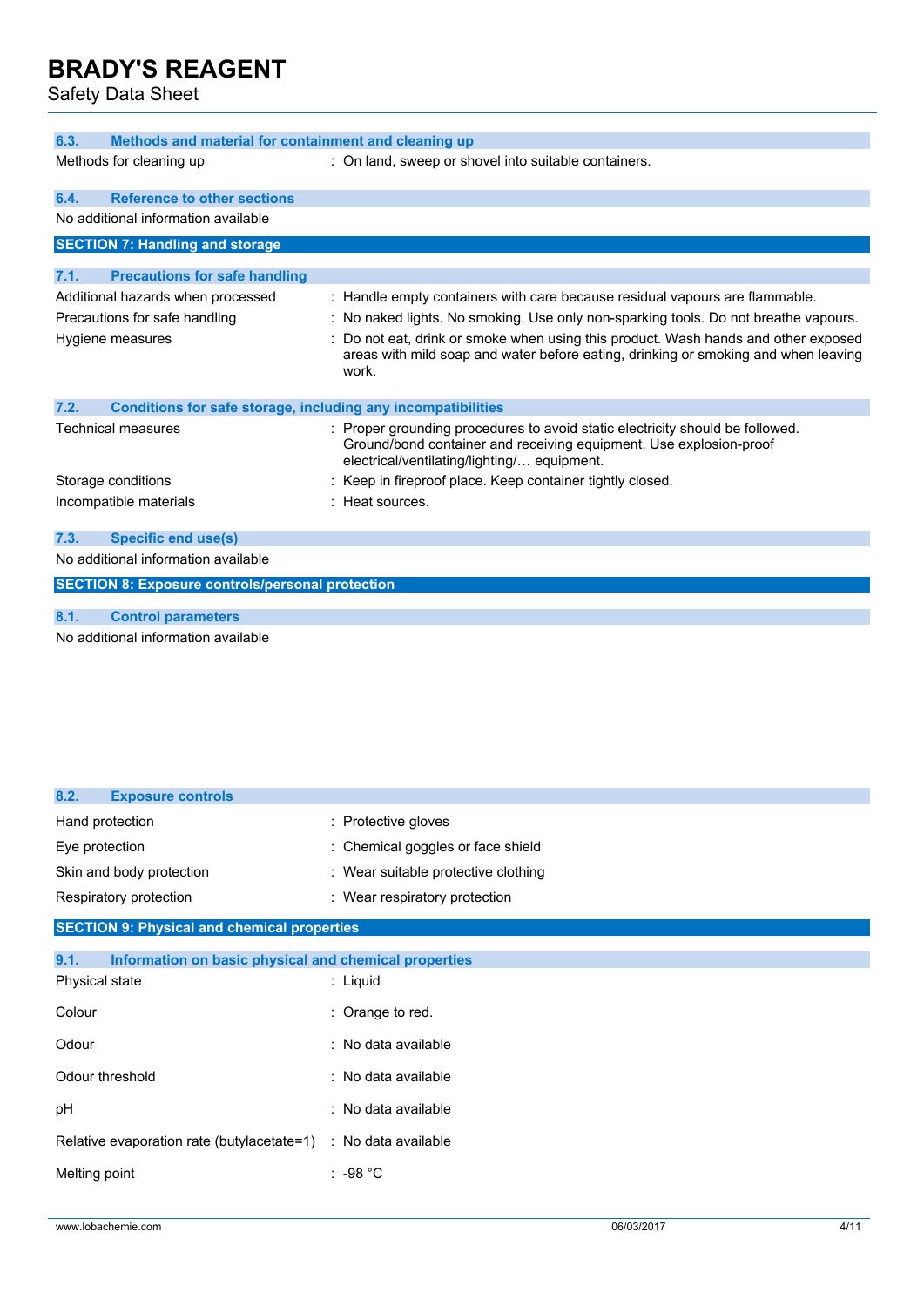### Safety Data Sheet

| Freezing point                   | : No data available                                                         |
|----------------------------------|-----------------------------------------------------------------------------|
| Boiling point                    | : 64.7 $^{\circ}$ C                                                         |
| Flash point                      | : 11 $^{\circ}$ C                                                           |
| Auto-ignition temperature        | : No data available                                                         |
| Decomposition temperature        | : No data available                                                         |
| Flammability (solid, gas)        | : Highly flammable liquid and vapour.<br>Highly flammable liquid and vapour |
| Vapour pressure                  | : $96.5$ at 20 $^{\circ}$ C                                                 |
| Relative vapour density at 20 °C | : No data available                                                         |
| Relative density                 | : No data available                                                         |
| Density<br>Solubility            | : $0.8$ g/cm <sup>3</sup><br>: No data available                            |
| Log Pow                          | : No data available                                                         |
| Viscosity, kinematic             | : No data available                                                         |
| Viscosity, dynamic               | : No data available                                                         |
| <b>Explosive properties</b>      | : No data available                                                         |
| Oxidising properties             | : No data available                                                         |
| <b>Explosive limits</b>          | $: 0.055 - 0.365$ vol %                                                     |

#### **9.2. Other information**

No additional information available

| SECTION 10: Stability and reactivity |                   |  |  |
|--------------------------------------|-------------------|--|--|
|                                      |                   |  |  |
| 10.1.                                | <b>Reactivity</b> |  |  |
| No additional information available  |                   |  |  |

#### **10.2. Chemical stability**

Highly flammable liquid and vapour. May form flammable/explosive vapour-air mixture.

#### **10.3. Possibility of hazardous reactions**

No additional information available

#### **10.4. Conditions to avoid**

Heat. Open flame.

### **10.5. Incompatible materials**

No additional information available

#### **10.6. Hazardous decomposition products**

May release flammable gases.

| <b>SECTION 11: Toxicological information</b> |  |
|----------------------------------------------|--|
|----------------------------------------------|--|

#### **11.1. Information on toxicological effects**

Acute toxicity **interpretatal contact in Crack**: Oral: Toxic if swallowed. Dermal: Toxic in contact with skin. Inhalation:gas: Toxic if inhaled.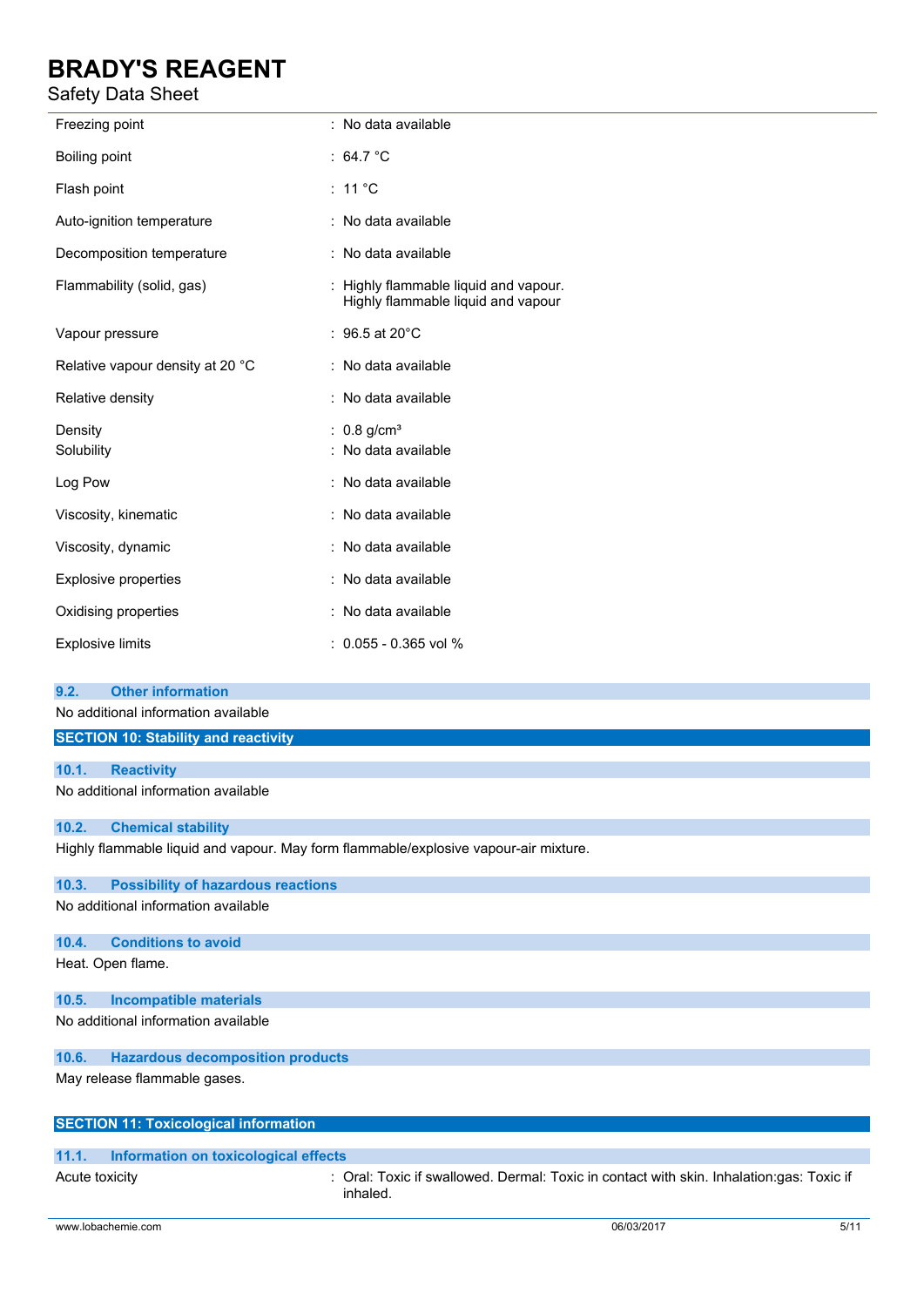Safety Data Sheet

| ATE CLP (oral)                           | 100 mg/kg bodyweight             |
|------------------------------------------|----------------------------------|
| ATE CLP (dermal)                         | 300 mg/kg bodyweight             |
| ATE CLP (gases)                          | 700 ppmv/4h                      |
|                                          |                                  |
| Skin corrosion/irritation                | : Causes skin irritation.        |
| Serious eye damage/irritation            | : Causes serious eye irritation. |
| Respiratory or skin sensitisation        | : Not classified                 |
| Germ cell mutagenicity                   | : Not classified                 |
| Carcinogenicity                          | : Not classified                 |
|                                          |                                  |
| Reproductive toxicity                    | : Not classified                 |
| Specific target organ toxicity (single   | : Causes damage to organs.       |
| exposure)                                |                                  |
|                                          |                                  |
| Specific target organ toxicity (repeated | : Not classified                 |
| exposure)                                |                                  |
|                                          |                                  |
|                                          |                                  |
| Aspiration hazard                        | : Not classified                 |
|                                          |                                  |

| <b>SECTION 12: Ecological information</b> |                 |  |  |
|-------------------------------------------|-----------------|--|--|
|                                           |                 |  |  |
| 12.1.                                     | <b>Toxicity</b> |  |  |
| No additional information available       |                 |  |  |

| 12.2.                               | <b>Persistence and degradability</b>       |            |      |
|-------------------------------------|--------------------------------------------|------------|------|
| No additional information available |                                            |            |      |
|                                     |                                            |            |      |
|                                     |                                            |            |      |
| 12.3.                               | <b>Bioaccumulative potential</b>           |            |      |
|                                     | No additional information available        |            |      |
|                                     |                                            |            |      |
| 12.4.                               | <b>Mobility in soil</b>                    |            |      |
|                                     | No additional information available        |            |      |
|                                     |                                            |            |      |
|                                     |                                            |            |      |
| 12.5.                               | <b>Results of PBT and vPvB assessment</b>  |            |      |
|                                     | No additional information available        |            |      |
|                                     |                                            |            |      |
|                                     |                                            |            |      |
| 12.6.                               | <b>Other adverse effects</b>               |            |      |
|                                     | No additional information available        |            |      |
|                                     |                                            |            |      |
|                                     | <b>SECTION 13: Disposal considerations</b> |            |      |
| 13.1.                               | <b>Waste treatment methods</b>             |            |      |
|                                     | No additional information available        |            |      |
|                                     |                                            |            |      |
|                                     | www.lobachemie.com                         | 06/03/2017 | 6/11 |
|                                     |                                            |            |      |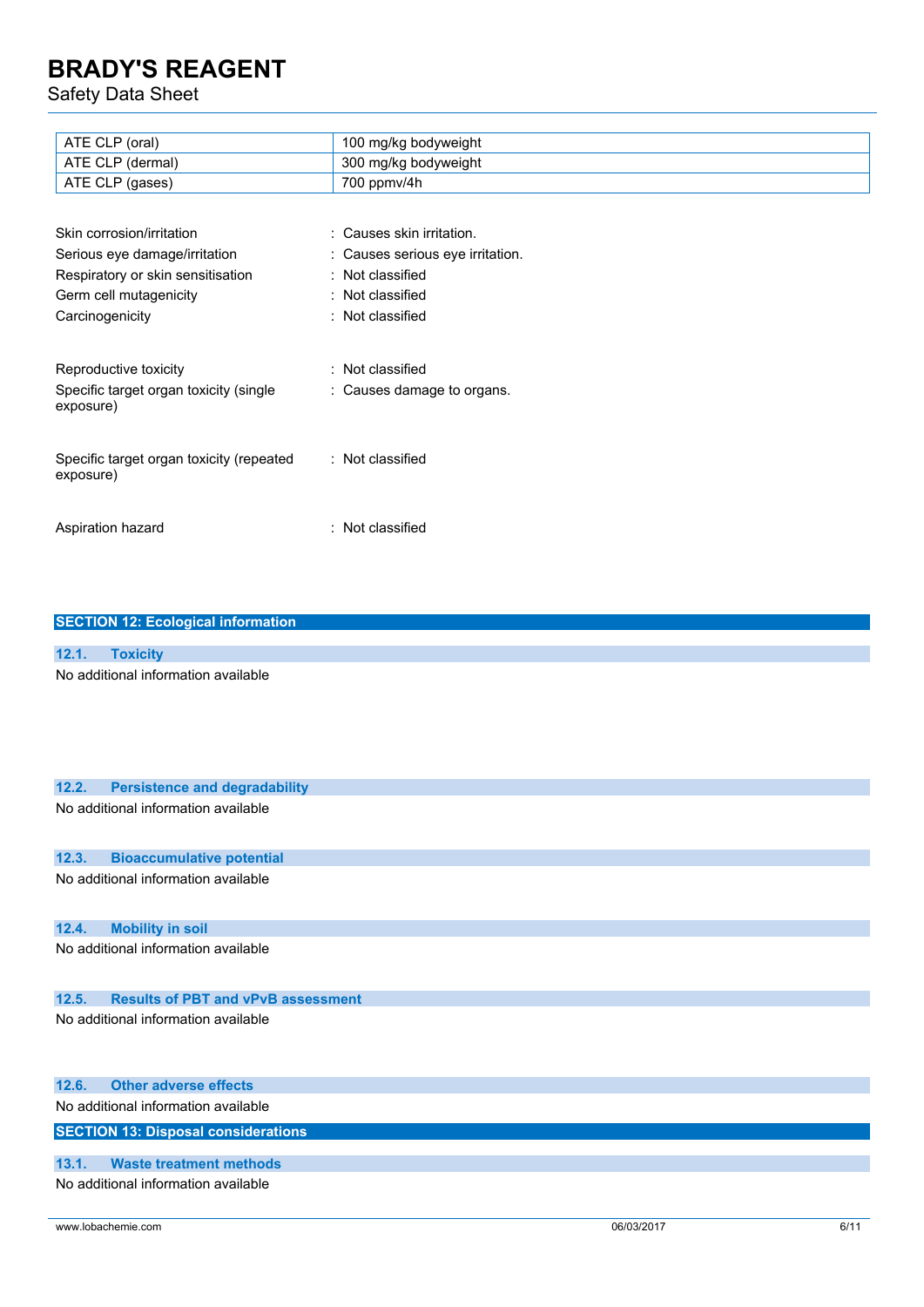Safety Data Sheet

### **SECTION 14: Transport information**

In accordance with ADR / RID / IMDG / IATA / ADN

| 14.1.<br><b>UN number</b>                  |                                             |
|--------------------------------------------|---------------------------------------------|
| UN-No. (ADR)                               | : 1230                                      |
| UN-No. (IMDG)                              | 1230                                        |
| UN-No.(IATA)                               | : 1230                                      |
| UN-No.(ADN)                                | 1230<br>÷                                   |
| UN-No. (RID)                               | : 1230                                      |
|                                            |                                             |
| 14.2.<br><b>UN proper shipping name</b>    |                                             |
| Proper Shipping Name (ADR)                 | : METHANOL                                  |
| Proper Shipping Name (IMDG)                | <b>METHANOL</b>                             |
| Proper Shipping Name (IATA)                | <b>METHANOL</b><br>÷.                       |
| Proper Shipping Name (ADN)                 | <b>METHANOL</b><br>÷                        |
| Proper Shipping Name (RID)                 | : METHANOL                                  |
| Transport document description (ADR)       | : UN 1230 METHANOL, 3 (6.1), II, (D/E)      |
| Transport document description (IMDG)      | : UN 1230 METHANOL, 3 (6.1), II (12°C c.c.) |
| Transport document description (IATA)      | : UN 1230 METHANOL, 3 (6.1), II             |
| Transport document description (ADN)       | : UN 1230 METHANOL, 3 (6.1), II             |
| Transport document description (RID)       | : UN 1230 METHANOL, 3 (6.1), II             |
|                                            |                                             |
| 14.3.<br><b>Transport hazard class(es)</b> |                                             |
| <b>ADR</b>                                 |                                             |
| Transport hazard class(es) (ADR)           | : 3(6.1)                                    |
| Danger labels (ADR)                        | : 3, 6.1                                    |
|                                            |                                             |
| <b>IMDG</b>                                |                                             |
| Transport hazard class(es) (IMDG)          | : 3(6.1)                                    |
| Danger labels (IMDG)                       | : 3, 6.1                                    |
|                                            |                                             |
|                                            | ▲                                           |
| <b>IATA</b>                                |                                             |
| Transport hazard class(es) (IATA)          | : 3(6.1)                                    |
| Hazard labels (IATA)                       | : 3, 6.1                                    |
|                                            |                                             |
|                                            |                                             |
| <b>ADN</b>                                 |                                             |
| Transport hazard class(es) (ADN)           | : 3(6.1)                                    |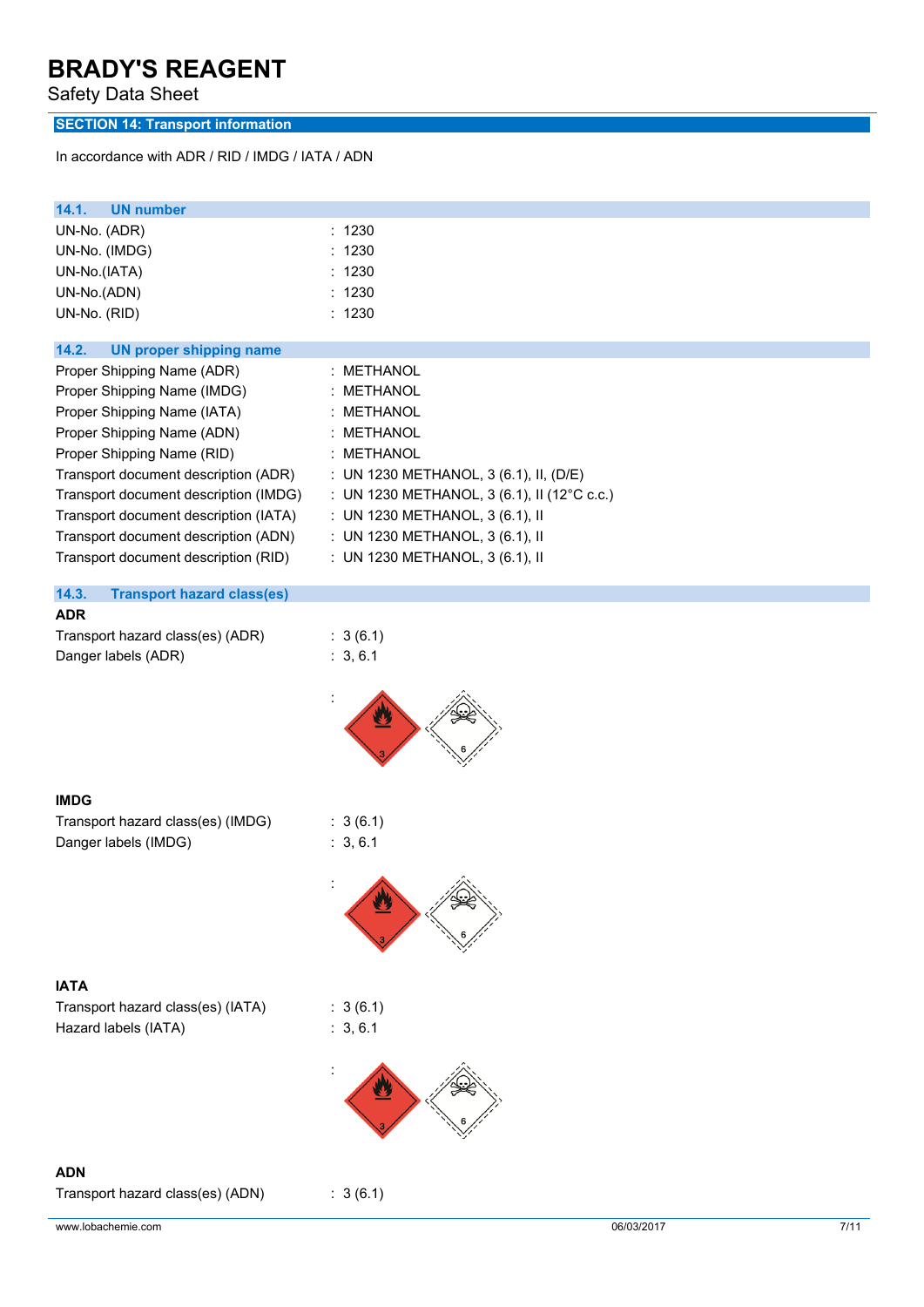### Safety Data Sheet

| -----                                        |                                          |
|----------------------------------------------|------------------------------------------|
| Danger labels (ADN)                          | : 3, 6.1                                 |
|                                              |                                          |
| <b>RID</b>                                   |                                          |
| Transport hazard class(es) (RID)             | : 3(6.1)                                 |
| Danger labels (RID)                          | : 3, 6.1                                 |
|                                              |                                          |
|                                              |                                          |
| 14.4.<br><b>Packing group</b>                |                                          |
| Packing group (ADR)                          | $:$ $\mathbb{I}$                         |
| Packing group (IMDG)                         | $\therefore$ 11                          |
| Packing group (IATA)                         | $\therefore$ 11                          |
| Packing group (ADN)                          | $\therefore$ 11                          |
| Packing group (RID)                          | $\colon$ $\ensuremath{\mathsf{II}}$      |
| 14.5.<br><b>Environmental hazards</b>        |                                          |
| Dangerous for the environment                | : No                                     |
| Marine pollutant                             | : No                                     |
| Other information                            | : No supplementary information available |
| <b>Special precautions for user</b><br>14.6. |                                          |

| 14.6. | Special precautions for use |  |  |
|-------|-----------------------------|--|--|
|       |                             |  |  |

| - Overland transport                                                       |                 |
|----------------------------------------------------------------------------|-----------------|
| Classification code (ADR)                                                  | $:$ FT1         |
| Special provision (ADR)                                                    | : 279           |
| Limited quantities (ADR)                                                   | : 11            |
| Excepted quantities (ADR)                                                  | : E2            |
| Packing instructions (ADR)                                                 | : P001, IBC02   |
| Mixed packing provisions (ADR)                                             | : MP19          |
| Portable tank and bulk container<br>instructions (ADR)                     | T7              |
| Portable tank and bulk container special<br>provisions (ADR)               | TP <sub>2</sub> |
| Tank code (ADR)                                                            | L4BH            |
| Tank special provisions (ADR)                                              | : TU15          |
| Vehicle for tank carriage                                                  | : FL            |
| Transport category (ADR)                                                   | $\cdot$ 2       |
| Special provisions for carriage - Loading,<br>unloading and handling (ADR) | : CV13, CV28    |
| Special provisions for carriage - Operation : S2, S19<br>(ADR)             |                 |
| Hazard identification number (Kemler No.)                                  | :336            |
| Orange plates                                                              | 336             |
|                                                                            |                 |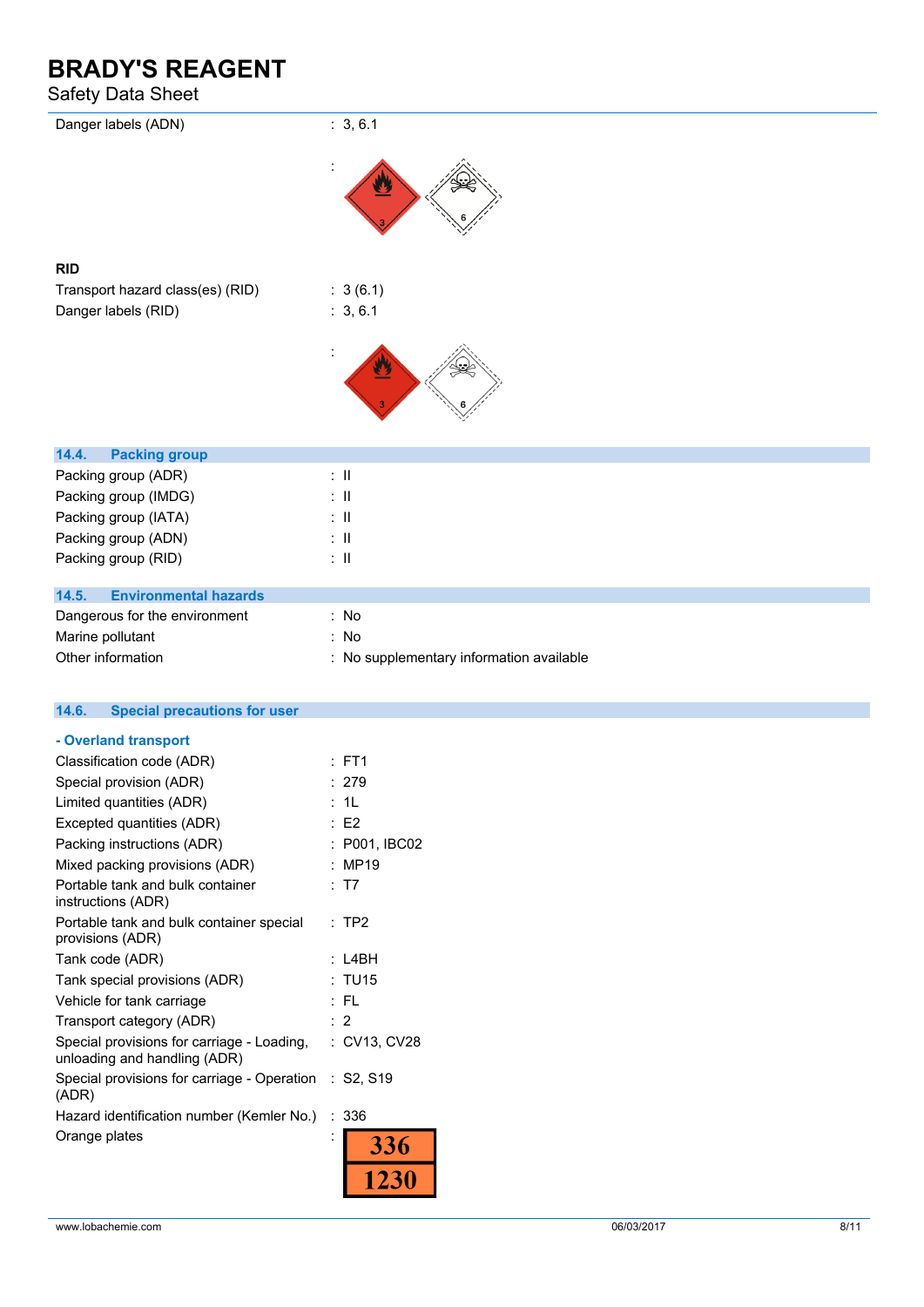### Safety Data Sheet

| Tunnel restriction code (ADR)                                    | : D/E                  |
|------------------------------------------------------------------|------------------------|
| EAC code                                                         | : 2WE                  |
| APP code                                                         | : $A(f)$               |
| - Transport by sea                                               |                        |
| Special provision (IMDG)                                         | : 279                  |
| Limited quantities (IMDG)                                        | : 1L                   |
| Excepted quantities (IMDG)                                       | : E2                   |
| Packing instructions (IMDG)                                      | : P001                 |
| IBC packing instructions (IMDG)                                  | : IBC02                |
| Tank instructions (IMDG)                                         | : T7                   |
| Tank special provisions (IMDG)                                   | :TP2                   |
| EmS-No. (Fire)                                                   | $: F-E$                |
|                                                                  |                        |
| EmS-No. (Spillage)                                               | $: S-D$                |
| Stowage category (IMDG)                                          | $\therefore$ B         |
| Stowage and handling (IMDG)                                      | $:$ SW2                |
| Flash point (IMDG)                                               | : $12^{\circ}$ C c.c.  |
| - Air transport                                                  |                        |
| PCA Excepted quantities (IATA)                                   | $\therefore$ E2        |
| PCA Limited quantities (IATA)                                    | : Y341                 |
| PCA limited quantity max net quantity                            | : 1L                   |
| (IATA)                                                           |                        |
| PCA packing instructions (IATA)                                  | :352                   |
| PCA max net quantity (IATA)                                      | : 1L                   |
| CAO packing instructions (IATA)                                  | : 364                  |
| CAO max net quantity (IATA)                                      | : 60L                  |
| Special provision (IATA)                                         | : A104, A113           |
| ERG code (IATA)                                                  | : 3L                   |
|                                                                  |                        |
| - Inland waterway transport                                      |                        |
| Classification code (ADN)                                        | : FT1                  |
| Special provisions (ADN)                                         | : 279, 802             |
| Limited quantities (ADN)                                         | : 1L                   |
| Excepted quantities (ADN)                                        | E2                     |
| Carriage permitted (ADN)                                         | T.                     |
| Equipment required (ADN)                                         | $:$ PP, EP, EX, TOX, A |
| Ventilation (ADN)                                                | : VE01, VE02           |
| Number of blue cones/lights (ADN)                                | :2                     |
| - Rail transport                                                 |                        |
| Classification code (RID)                                        | : FT1                  |
| Special provision (RID)                                          | : 279                  |
| Limited quantities (RID)                                         | 1L                     |
| Excepted quantities (RID)                                        | E2                     |
| Packing instructions (RID)                                       | : P001, IBC02          |
| Mixed packing provisions (RID)                                   | : MP19                 |
| Portable tank and bulk container                                 | : T7                   |
| instructions (RID)                                               |                        |
| Portable tank and bulk container special<br>provisions (RID)     | $:$ TP2                |
| Tank codes for RID tanks (RID)                                   | : L4BH                 |
| Special provisions for RID tanks (RID)                           | : TU15                 |
| Transport category (RID)                                         | :2                     |
| Special provisions for carriage - Loading<br>and unloading (RID) | : CW13, CW28           |

www.lobachemie.com 06/03/2017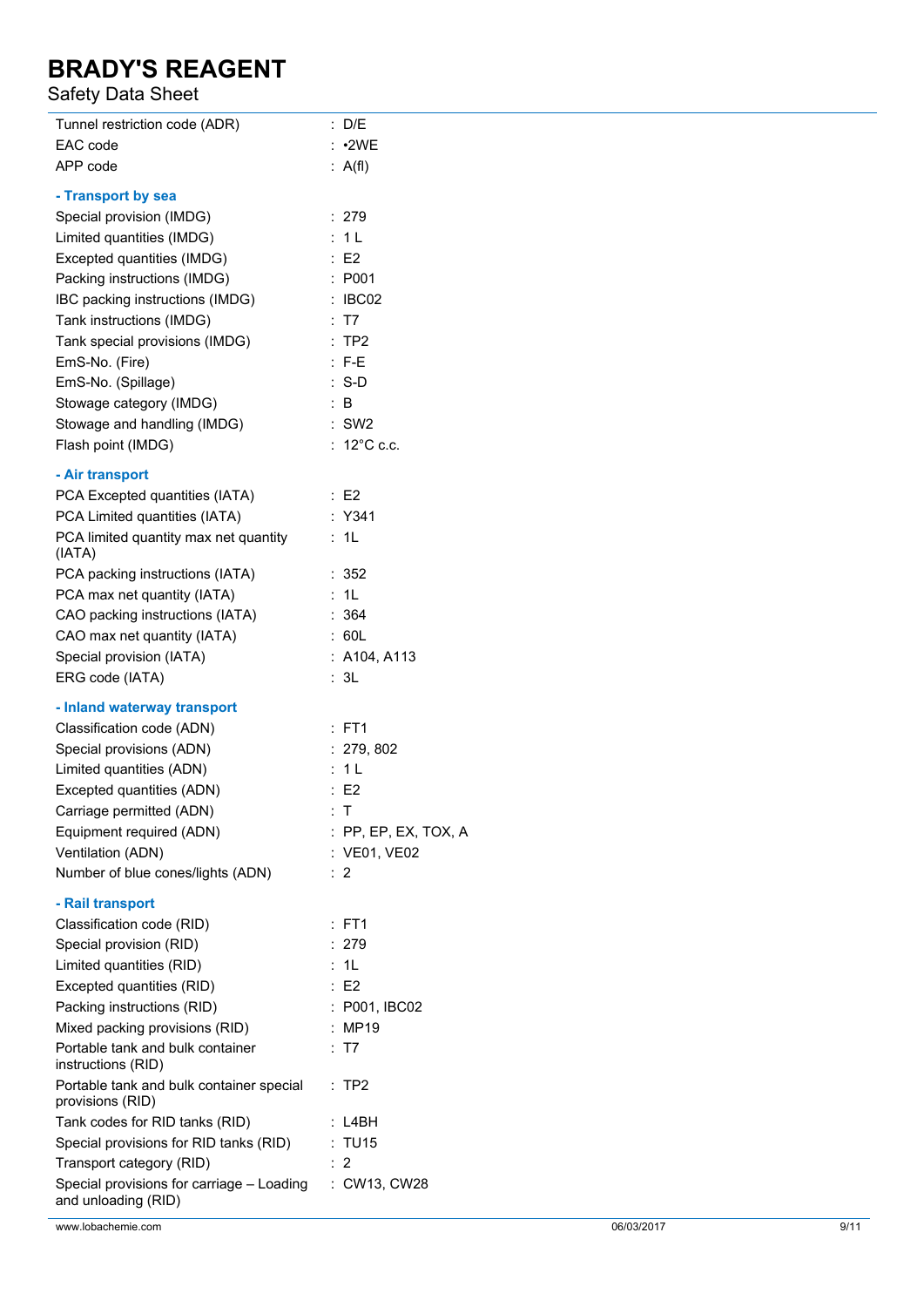Safety Data Sheet

**14.7. Transport in bulk according to Annex II of MARPOL 73/78 and the IBC Code**

Not applicable

**SECTION 15: Regulatory information**

**15.1. Safety, health and environmental regulations/legislation specific for the substance or mixture**

### **15.1.1. EU-Regulations**

Contains no substances with Annex XVII restrictions Contains no REACH candidate substance

Contains no REACH Annex XIV substances.

#### **15.1.2. National regulations**

#### **Germany**

| AwSV/VwVwS Annex reference                                                     | : Water hazard class (WGK) 3, strongly hazardous to water (Classification according<br>to AwSV, Annex 1) |
|--------------------------------------------------------------------------------|----------------------------------------------------------------------------------------------------------|
| 12th Ordinance Implementing the Federal<br>Immission Control Act - 12. BlmSchV | : Is not subject of the 12. BlmSchV (Hazardous Incident Ordinance)                                       |
| <b>Denmark</b>                                                                 |                                                                                                          |
| Class for fire hazard                                                          | : Class I-1                                                                                              |

| Class for fire hazard             | $\therefore$ Class I-1                                                                                                      |
|-----------------------------------|-----------------------------------------------------------------------------------------------------------------------------|
| Store unit                        | $: 1$ liter                                                                                                                 |
| Classification remarks            | : F <flam. 2="" liq.="">; Emergency management guidelines for the storage of flammable<br/>liquids must be followed</flam.> |
| Recommendations Danish Regulation | : Young people below the age of 18 years are not allowed to use the product                                                 |
|                                   | Pregnant/breastfeeding women working with the product must not be in direct<br>contact with the product                     |

#### **15.2. Chemical safety assessment**

No additional information available

**SECTION 16: Other information**

Full text of H- and EUH-phrases:

| Acute Tox. 3 (Dermal)         | Acute toxicity (dermal), Category 3        |
|-------------------------------|--------------------------------------------|
| Acute Tox. 3 (Inhalation)     | Acute toxicity (inhal.), Category 3        |
| Acute Tox. 3 (Inhalation:gas) | Acute toxicity (inhalation:gas) Category 3 |
| Acute Tox. 3 (Oral)           | Acute toxicity (oral), Category 3          |
|                               |                                            |